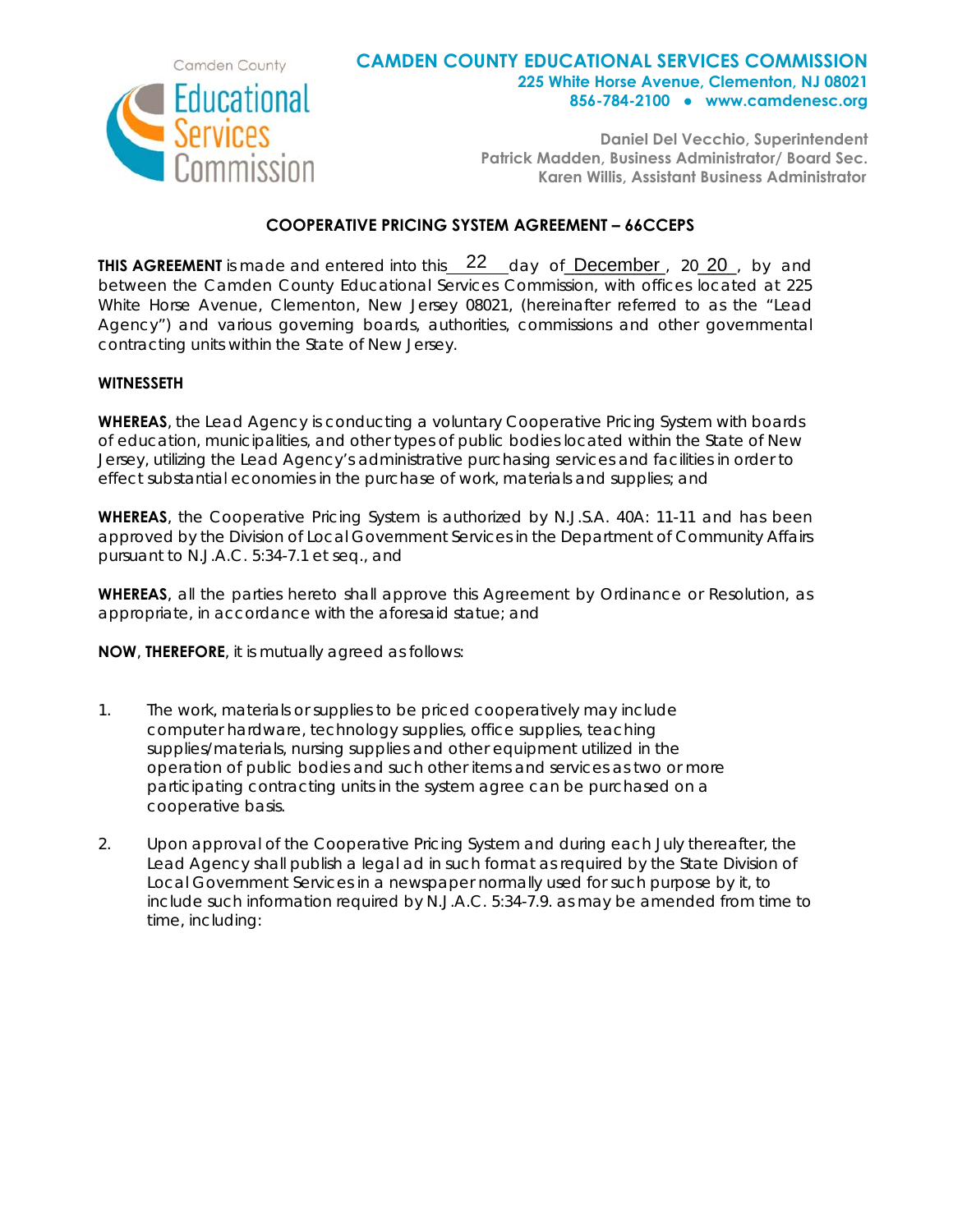- a. The name of the participating contracting unit, and
- b. The name of the Lead Agency soliciting competitive bids or informal quotations,
- c. The address and telephone number of Lead Agency, and
- d. The State Identification Code for the Cooperative Pricing System, and
- e. The expiration date of the Cooperative Pricing Agreement.
- 3. Each of the participating contracting units shall indicate, in writing to the Lead Agency, the items to be purchased by the contracting unit, the approximate quantities desired, the location for delivery and other such requirements necessary for the Lead Agency to prepare specifications as provided by law. Although the Lead Agency endeavors to serve the needs of all registered members of the Cooperative Pricing System, the Lead Agency may not be able to prepare specifications and/or solicit bids for all projects and makes no such guarantee.
- 4. The specifications shall be prepared and approved by the Lead Agency and filed as required by law. No changes to the specification shall thereafter be made except as permitted by law. Nothing herein shall be deemed to prevent changes in specifications for subsequent purchases.
- 5. A single advertisement for bids/proposals or the solicitation of informal quotations for the work, materials or supplies to be purchased shall be presented by the Lead Agency on behalf of all registered members desiring to purchase any item in the Cooperative Pricing System. All advertisements and solicitations shall be made in compliance with the Public School Contracts Law.
- 6. The Lead Agency shall receive bids or quotations on behalf of all participating contracting units. The Lead Agency shall review said bids and, on behalf of all registered members, either reject all bids, or award a contract in compliance with the Public School Contract Law and the specifications. This award shall result in the Lead Agency entering into a master contract with the successful bidder(s) providing for two categories of purchases:
	- a. The quantities ordered for the Lead Agency's own needs, and
	- b. The estimated aggregate quantities to be ordered by other participating contracting units by separate contract, subject to the specifications and prices set forth in the Lead Agency's overall (master) contract.

The Lead Agency shall enter into a formal written contract(s) directly with the successful bidder(s) when required by law and, only after the Lead Agency has certified the funds available only for its own needs.

Each registered member shall: (1) certify that it has the funds available necessary for its own order(s) from the Cooperative Pricing System; (2) enter into a formal written contract directly with the successful bidder(s) when required by law and the project specifications; (3) issue purchase orders in its own name directly to the successful bidder(s) against said contract; (4) accept its own deliveries; (5) be invoiced by and receive statements from the successful bidder(s) and (6) be responsible for any tax liability. No registered member shall be responsible for payment for any items ordered or for performance generally, by or to any other registered member. Each registered member shall accordingly be liable only for its own performance and for items ordered and received by it.

The provisions of this paragraph shall be quoted or referred to and sufficiently described in all specifications for bids by the Lead Agency so that each bidder shall be on notice as to the respective responsibilities and liabilities of the registered members.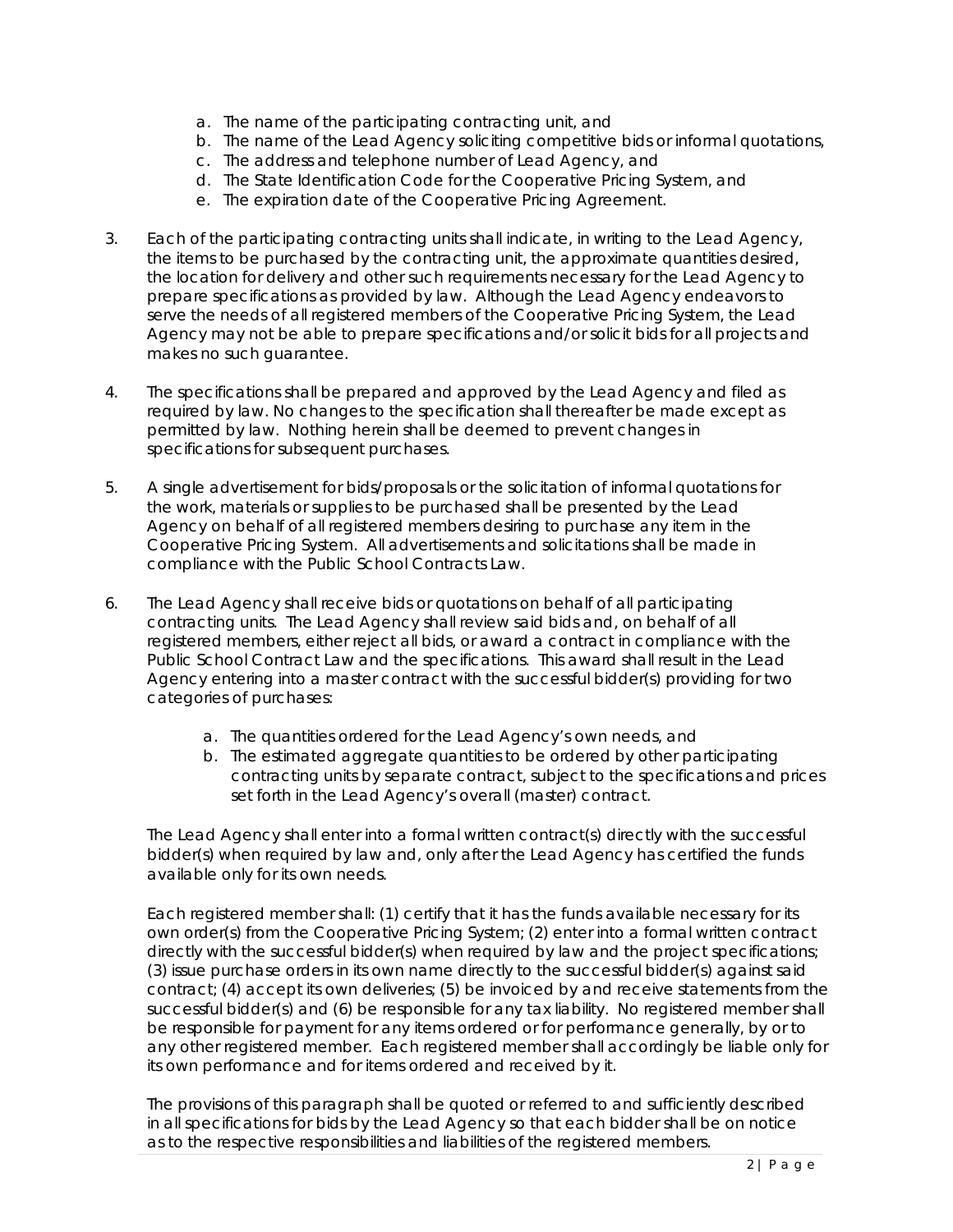- 7. Nothing in this Agreement shall prevent any registered member from awarding contracts of purchase, individually and on its own behalf, with or without advertising, except that invitations for such individual bids shall not be advertised nor bids be received during the period in which the Lead Agency is advertising for and receiving bids for the same items or commodities other than, in the case of the registered member's emergency or hardship.
- 8. The Lead Agency reserves the right to exclude any item or commodity from within said system if, in its opinion, the pooling of purchasing requirements or needs of the participating contracting units is either not beneficial or not workable as to the Lead Agency or the registered members.
- 9. The Lead Agency shall appropriate sufficient funds to enable it to perform the administrative responsibilities assumed pursuant to this Agreement. It is understood that all fees for each participating contracting unit are paid to the Lead Agency by the successful bidder.
- 10. This agreement shall become effective upon approval of the Director of the Division of Local Government Services and shall continue in effect until any party to this Agreement shall give written notice of its intention to terminate its participation.
- 11. All records or documents maintained or utilized pursuant to terms of this Agreement shall be identified by the code number assigned by the Director, Division of Local Government Services and such other numbers as are assigned by the Lead Agency for purposes of identifying each contract and item awarded.
- 12. Additional local contracting units may from time to time, execute this Agreement by means of a Rider annexed hereto, which addition shall not invalidate this agreement with respect to other signatories. The Lead Agency is authorized to execute the Rider on behalf of the members of the System.
- 13. This Agreement shall be binding upon and inure to the benefit of the successors and assigns of the respective parties hereto.

## **SIGNATURES ON NEXT PAGE**